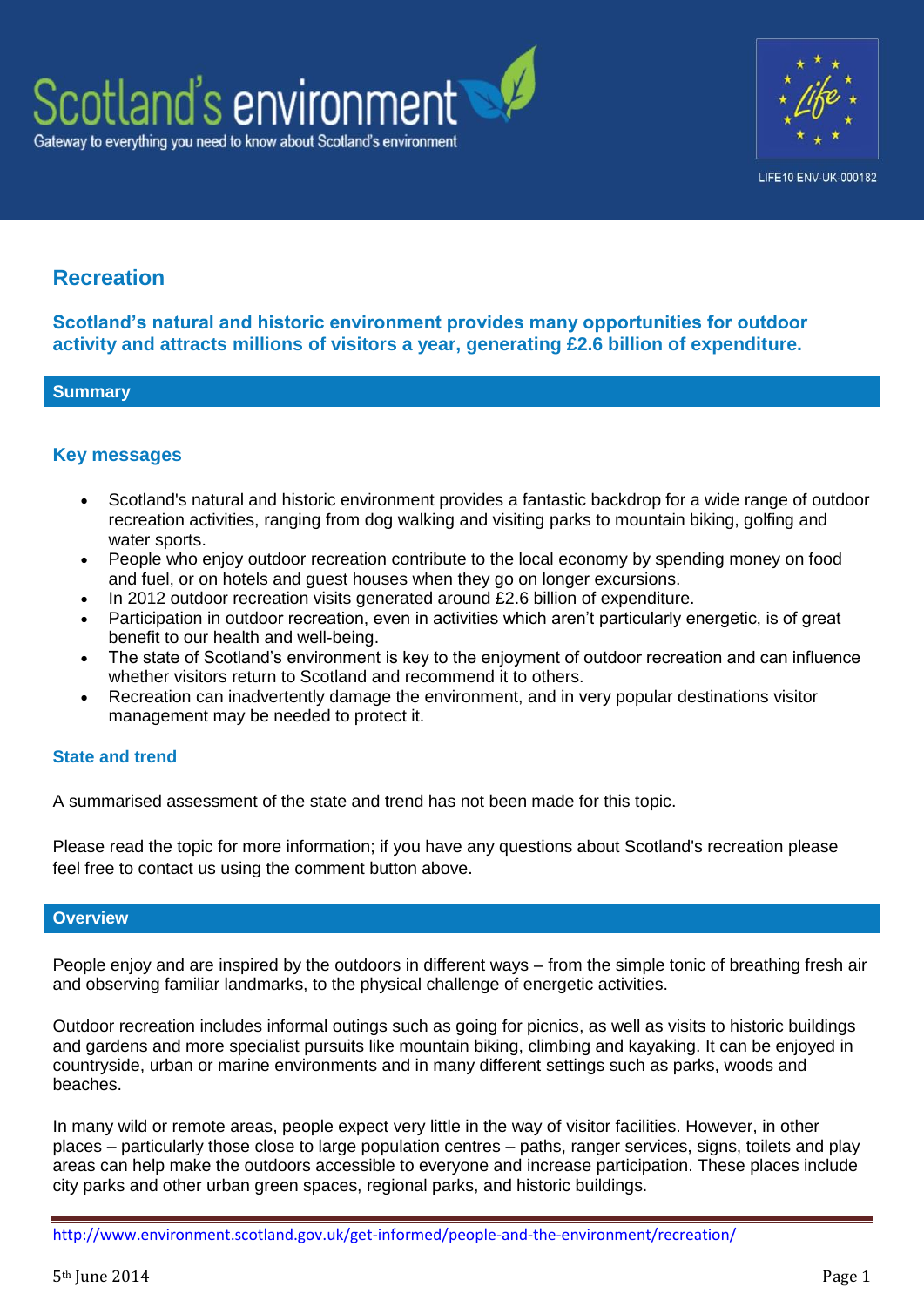



Managed places further from large population centres include national parks, National Nature Reserves and forest parks.

# **The importance of outdoor leisure and recreation**

The main benefits of visiting the outdoors are:

**Improving health and well-being**: walking is recognised as the most cost-effective means of improving physical health. Enjoying the outdoors and participating in challenging activities can also contribute to good mental health and well-being.

**Increasing understanding of the natural world**: participation in outdoor recreation and activities like volunteering provides opportunities for people to learn more about the natural world and to care for a resource that is valuable to the whole community.

**Increasing understanding of our cultural heritage**: visits to historic attractions and sites can help provide a sense of place and cultural identity, ensuring we can confidently pass these assets to the next generation.

**Contributing to the economy**: Outdoor recreation is a valuable part of Scotland's economy. It is estimated that all visits to the outdoors made by people living in Scotland generated around [£2.6 billion in expenditure](http://www.snh.gov.uk/publications-data-and-research/publications/search-the-catalogue/publication-detail/?id=2052) in 2012. Mountain biking alone generates around  $£119$  million a year and this is predicted to grow over the next five years, with potential additional revenue estimated at around £36 million a year. Scottish Golf [Tourism Market Analysis](http://www.visitscotland.org/research_and_statistics/tourism_sectors/outdoor_activities/golf.aspx) estimates that golf tourism (not including day visitors, most of whom are Scottish residents) is worth almost £220 million a year.

**Social inclusion**: well-planned and managed recreation facilities with links to public transport can offer opportunities for everyone.

# **Settings for outdoor recreation**

### **Urban green space**

Most people in Scotland live in urban areas and many live near to urban green spaces, such as parks, gardens, playing fields and natural green spaces. Well-designed and managed green spaces make settlements more pleasant places to live, provide space for wildlife and can encourage healthy, active lifestyles by giving people an opportunity to enjoy the outdoors close to home.

In 2012 the [Scottish Household Survey](http://www.scotland.gov.uk/Topics/Statistics/16002/PublicationAnnual) estimated that 71% of Scottish adults have access to a useable green space that they can walk to within six minutes and that 42% use this space every week. There are many green-space partnerships, organisations and groups working in urban areas throughout Scotland to create, improve and manage places for outdoor recreation. Improved access to good-quality urban green space, along with improvements in the provision and promotion of paths (especially paths close to home), is likely to play a key role in increasing recreation in urban areas in the future.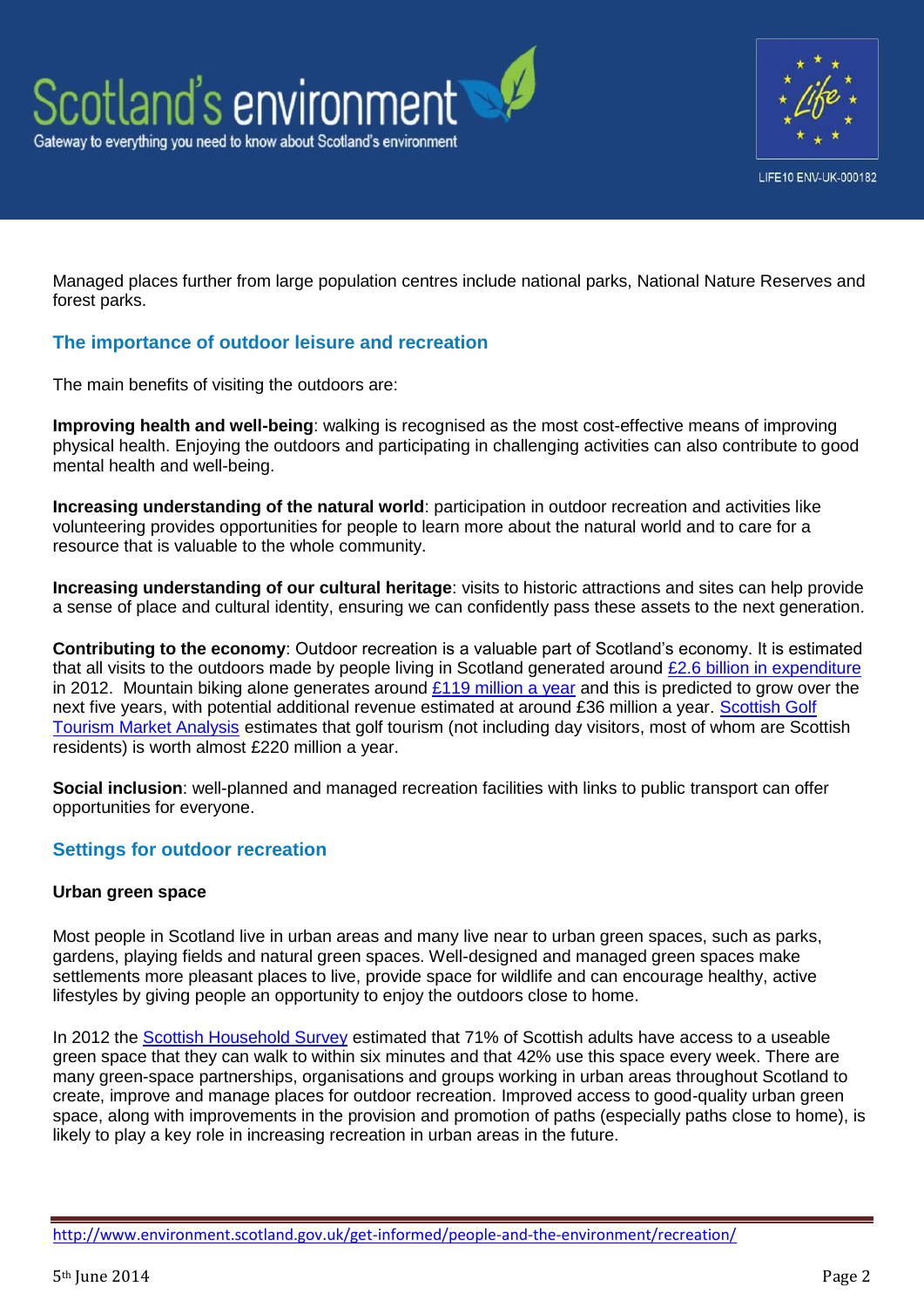



### **National parks**

Scotland's two national parks, the Cairngorms (established in 2003) and Loch Lomond and the Trossachs (established in 2002) were created under the National Parks (Scotland) Act to safeguard areas of outstanding and diverse landscapes, habitats and communities. Together, the national parks offer visitors and local communities a wide variety of opportunities to enjoy our natural and cultural heritage and are estimated to attract more than 6 million visits each year. These include visits for sightseeing, walking, cycling, mountain biking, climbing, kayaking, horse riding and visits to historic and cultural properties and sites.

#### **National forest estate and other public land**

The national forest estate in Scotland is the largest single public land resource held by the Scottish Government, comprising over 660,000 hectares and more than 35% of Scotland's woodland. In 2012, the [Scottish Recreation Survey](http://www.snh.gov.uk/publications-data-and-research/publications/search-the-catalogue/publication-detail/?id=2052) estimated that adults in Scotland made 62 million visits to Scottish woodland, including 27 million visits to the national forest estate.

Scotland's 47 National Nature Reserves (NNRs) cover less than 1.5% of Scotland, and contain some of the very best of the country's nature and wildlife, including habitats and species of national and international significance. These sites provide a range of education and recreation opportunities and are estimated to attract more than 400,000 visits each year.

### **State**

Almost 80% of adults in Scotland take part in some outdoor recreational activity; just over 40% do so on a weekly basis. Around half of outdoor visits are taken in the countryside while just over one third are to parks and other open spaces in urban areas.

Around three quarters of visits use paths of some description, most of which are signposted or waymarked.

People visit the outdoors to take part in a wide range of recreational activities. Walking is by far and away the most common activity followed by family outings and cycling.

Enjoying the outdoors brings many positive benefits. Participation in outdoor recreation and contact with nature helps encourage an interest in, and a concern for, the natural and historic environment. However, outdoor recreation also has the potential to put pressure on the environment.

# **Frequency of visits**

In 2012 the [Scottish Recreation Survey](http://www.snh.gov.uk/publications-data-and-research/publications/search-the-catalogue/publication-detail/?id=2052) estimated that 79% of adults in Scotland made at least one visit to the outdoors for recreation. This was lower than in 2010 and 2011, but similar to the levels recorded between 2006 and 2009.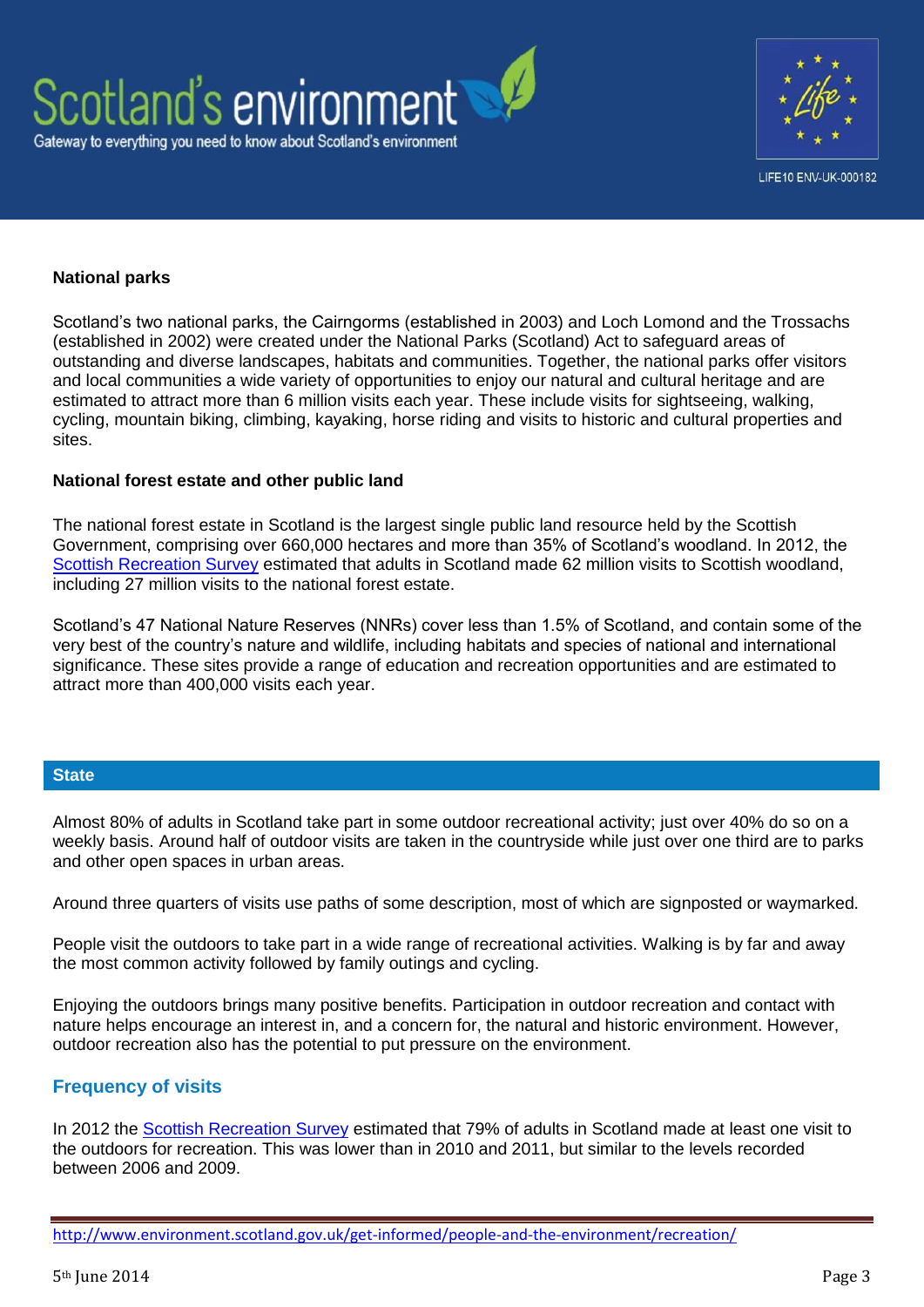

Under half (42%) of adults in Scotland visited the outdoors for recreation at least once a week in 2012, a significant decrease since 2011 (46%), although the longer-term trend for weekly visits remains stable.

Outdoor recreation takes place in a variety of settings (Figure 1). The countryside accounted for around half of all outdoor visits for recreation in 2012 (51%), whereas visits made to, or within, towns and cities (including visits to parks and other urban open spaces) accounted for 36% of the total (30% in 2005).



**Figure 1**: Type of environment for outdoor recreation visits 2005–2012

**Source: [Scottish Recreation Survey](http://www.snh.gov.uk/publications-data-and-research/publications/search-the-catalogue/publication-detail/?id=2052)** 

# **Places visited**

Local parks and open spaces were the most popular places for outdoor visits in 2012 (Figure 2). They were the reason for 36% of all outdoor visits made by adults living in Scotland and the main reason for 64% of outdoor visits made in towns and cities.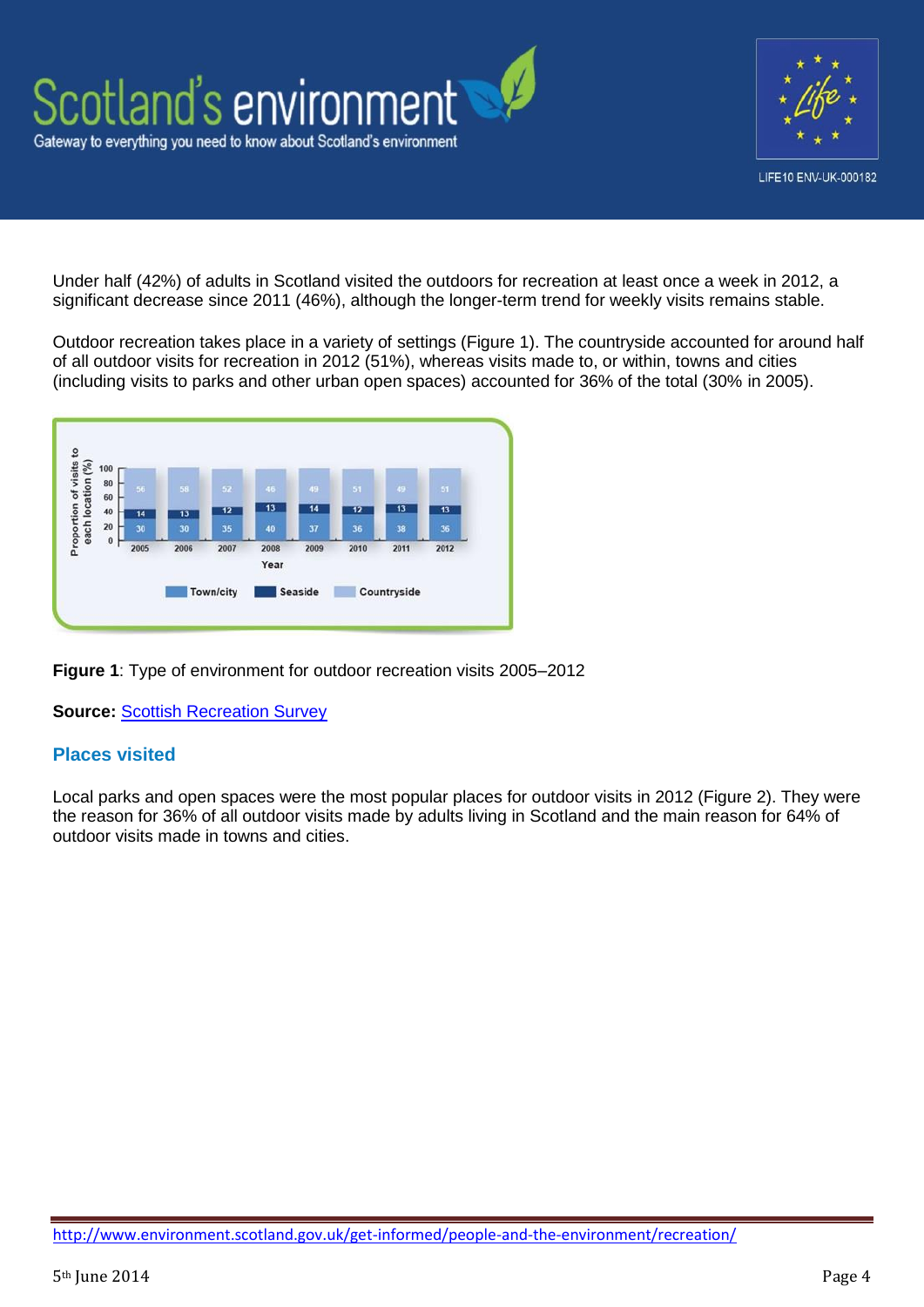



Visits to woodlands and forests (the main reason for 15% of all visits) and beaches and cliffs (the main reason for 11% of all visits) were the next most popular.



**Figure 2**: Main destination of outdoor visits 2012

**Source:** [Scottish Recreation Survey](http://www.snh.gov.uk/publications-data-and-research/publications/search-the-catalogue/publication-detail/?id=2052)

In 2012 the [Scottish Recreation Survey](http://www.snh.gov.uk/publications-data-and-research/publications/search-the-catalogue/publication-detail/?id=2052) estimated that 77% of visits to the outdoors for recreation involved the use of a path or network of paths and 55% involved the use of a path with signposts or waymarks.

In 2003 the Scottish Paths Record estimated that there were around 84,000 km of paths in Scotland, including:

- community paths (such as core path networks, rights of way, local footways and cycleways);
- long-distance routes;
- the national cycle network;
- [heritage paths;](http://www.heritagepaths.co.uk/)
- upland paths;
- other types of paths, such as farm, forestry and estate roads, canal tow-paths, coastal and riverside paths.

Over the last decade the path network in Scotland has been improved. Many new paths have been created, additional long-distance routes have been established and many popular mountain paths have been successfully restored. [In March 2013,](http://www.scotland.gov.uk/Topics/Environment/Countryside/16328/AccessAuthorities) there were 22,218 km of signposted or waymarked paths in Scotland.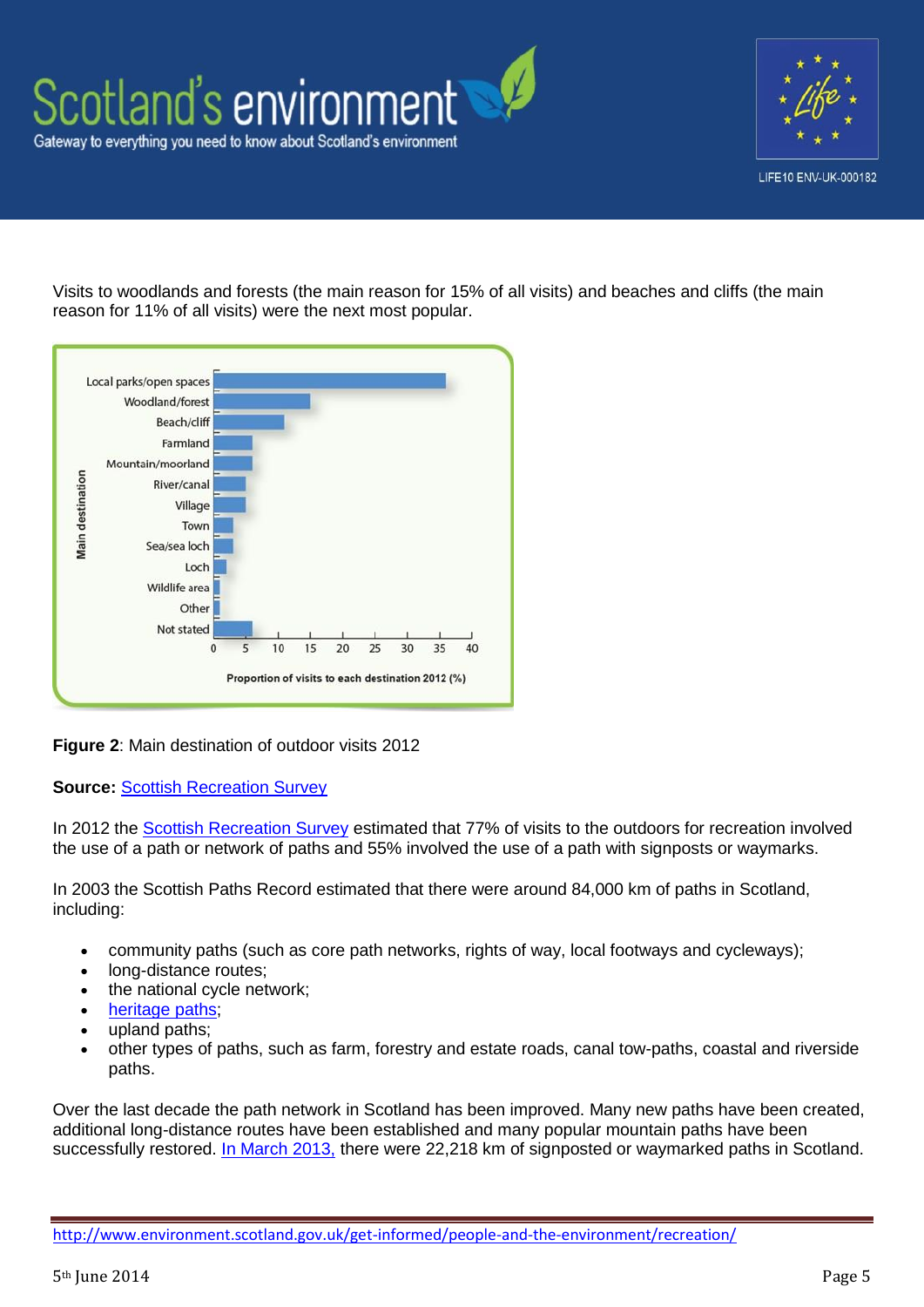



### **Core paths network**

The core paths network is provided by Scotland's 32 local authorities and two national park authorities to give the public reasonable access throughout the area. The core paths planning process began in February 2005 and is now nearing completion. In March 2013:

- thirty-one out of the 34 access authorities had adopted a core paths plan, covering 19,612 km of core paths;
- of these, 7,890 km (40%) were signposted or waymarked and the maintenance of 4,776 km (24%) was paid for by a local authority or national park.

Since 2013, another authority has adopted its core path plan.

#### **National cycle network**

The national cycle network in Scotland is made up of more than 2,100 miles of traffic-free, quiet-lane and on-road cycling routes around the country, taking in all of Scotland's major cities as well as remote areas of natural beauty.

#### **Long-distance routes**

Long-distance routes (LDRs) are routes of 40 km or more that are signposted, maintained and promoted to some extent. There are four officially designated LDRs in Scotland, which make up a total length of 743 km. In 2010 [Developing the network of longer distance routes](http://www.snh.gov.uk/publications-data-and-research/publications/search-the-catalogue/publication-detail/?id=1526) identified a further 29 LDRs that comprise a total length of 2,797 km, as well as an additional eight routes with a total length of 678 km that were at an advanced stage of development or planning. In 2014, 26 of these routes, covering more than 2,700 km of well-managed paths, are being marketed as [Scotland's Great Trails.](http://www.snh.gov.uk/enjoying-the-outdoors/where-to-go/routes-to-explore/scotlands-great-trails/) The John Muir Way, a 216 km trail stretching across central Scotland from John Muir's birthplace in Dunbar to the Clyde at Helensburgh, will open in April 2014.

# **Activities**

#### **Walking**

Walking is the most popular outdoor activity enjoyed by adults in Scotland – and is the main activity on at least seven out of ten outdoor visits each year. In 2012 the [Scottish Recreation Survey](http://www.snh.gov.uk/publications-data-and-research/publications/search-the-catalogue/publication-detail/?id=2052) estimated that more than half of walking trips included a dog (56%). Walking is also a popular pastime for people taking a holiday or short break in Scotland. In 2012 the [Scotland Visitor Survey](http://www.visitscotland.org/research_and_statistics/visitor_research/all_markets.aspx) estimated that 45% of summer visitors in Scotland took a short walk and 33% took a longer walk or hike during their visit. In 2005 [holidaymakers](http://www.visitscotland.org/pdf/walkingsummary2005.pdf) rated the Scottish walking experience very favourably, highlighting in particular the natural environment, the diversity and quality of walks, the supporting infrastructure and the opportunities to experience our culture, history and people.

<http://www.environment.scotland.gov.uk/get-informed/people-and-the-environment/recreation/>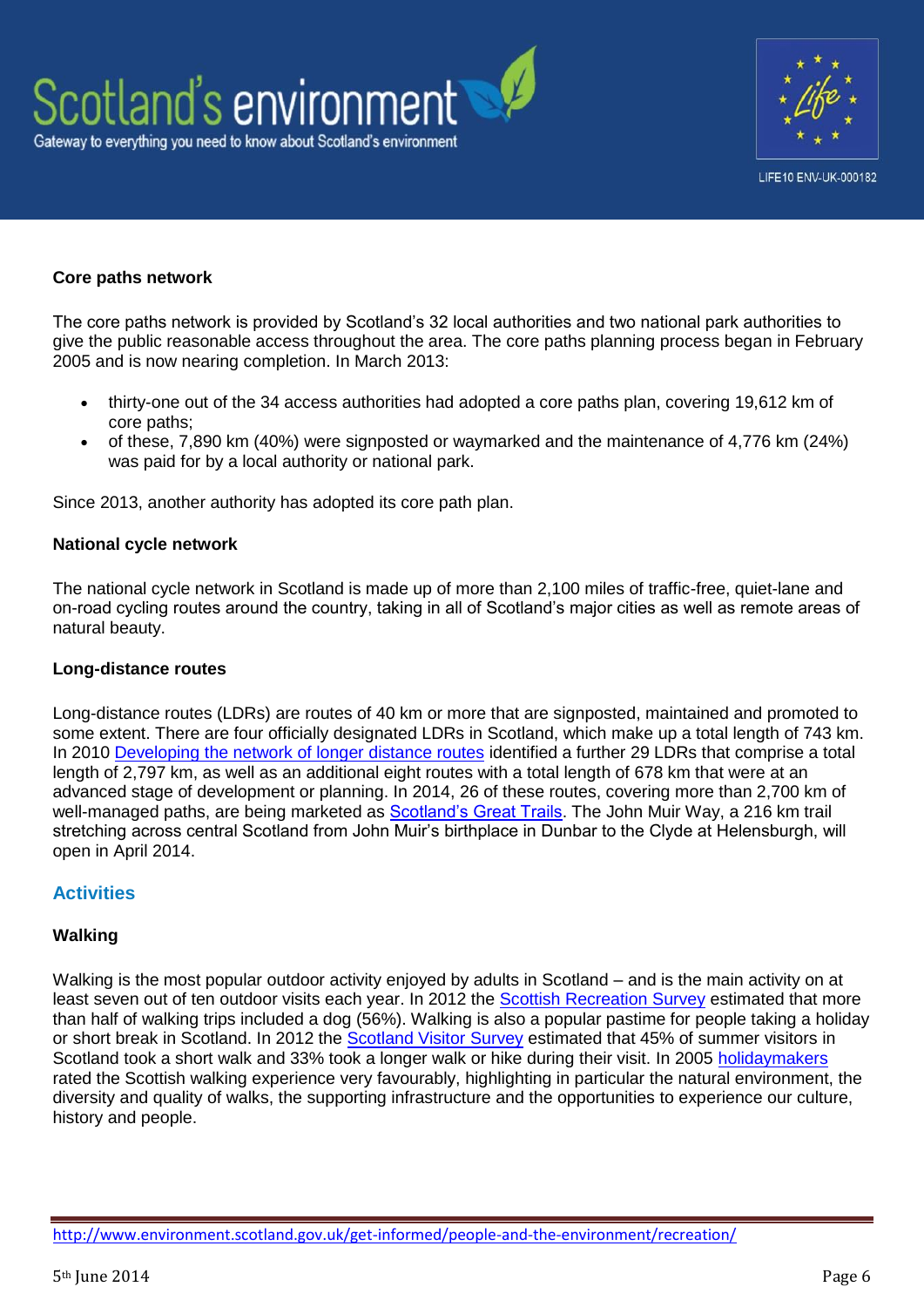



### **Mountain biking**

Scotland is one of the best destinations in the world for mountain biking. Specially-constructed trail facilities, such as the 7stanes network in the south of Scotland and centres such as Laggan Wolftrax and Learnie Red Rock in the north, attract hundreds of thousands of visitors each year and produce significant economic benefits for local communities. [The economic value of mountain biking in Scotland report](http://www.tourism-intelligence.co.uk/develop-your-business/research-summaries/the-economic-value-of-mountain-biking-tourism-to-scotland) estimates that there are 1.3 million mountain-biking visits made in Scotland each year.

#### **Water-based activities**

With thousands of kilometres of coastline, over 800 islands, numerous sea and inland lochs and white-water rivers, Scotland's renowned water environment appeals to sailors and canoeists. In November 2012, a survey of Royal Yachting Association Scotland affiliated clubs indicated that there were 20,294 sailors in Scotland who are members of clubs. Although much of Scotland's Canadian canoeing and kayaking activity is informal and takes place outside of organised clubs, membership figures provided by the Scottish Canoe Association (SCA) indicate a growing level of interest in the sport. The 95-km Great Glen Canoe Trail, from Fort William to Inverness, was formally opened in March 2012.

Scotland also plays host to a number of water-sports events each year, including the Tiree Wave Classic, a windsurfing national championship event that attracts some of the world's best windsurfers to the island each autumn.

Scotland's beaches and coasts provide great opportunities for family outings and other informal activities, such as walking, paddling, swimming and exploring rock pools.

### **Equestrian activities**

Membership of the British Horse Society Scotland (BHSS) has grown by around 22% in recent years – from 4,095 in 2006 to more than 5,000 in 2012, accounting for 7% of total British membership (71,000).

In 2011 the [National Equestrian Survey](http://www.beta-uk.org/pages/trade/equestrian-industry-information/market-information.php?searchresult=1&sstring=british+equestrian+survey) estimated that 3.5 million people in Britain had ridden a horse during 2010–2011, with 1.6 million riding at least once a month. Using BHSS membership figures as a guide, and the 2011 National Equestrian Survey, it is estimated that there are 245,000 horse-riders in Scotland, almost half of whom ride at least once a month.

#### **Golf**

Scotland is known throughout the world as the home of golf and has one of the highest participation rates in the world, with 240,000 golf-club members in 2012, representing 5% of the population. In 2012 the Scottish [Household Survey](http://www.scotland.gov.uk/Publications/2013/08/6973) found that 11% of men and 2% of women had played golf at one of the country's 580 courses in the four weeks before the interview.

#### **Fishing and other game sports**

Scotland offers extensive opportunities for world-class game and coarse angling on its rivers and lochs, and sea angling from its shoreline or from a boat.

<http://www.environment.scotland.gov.uk/get-informed/people-and-the-environment/recreation/>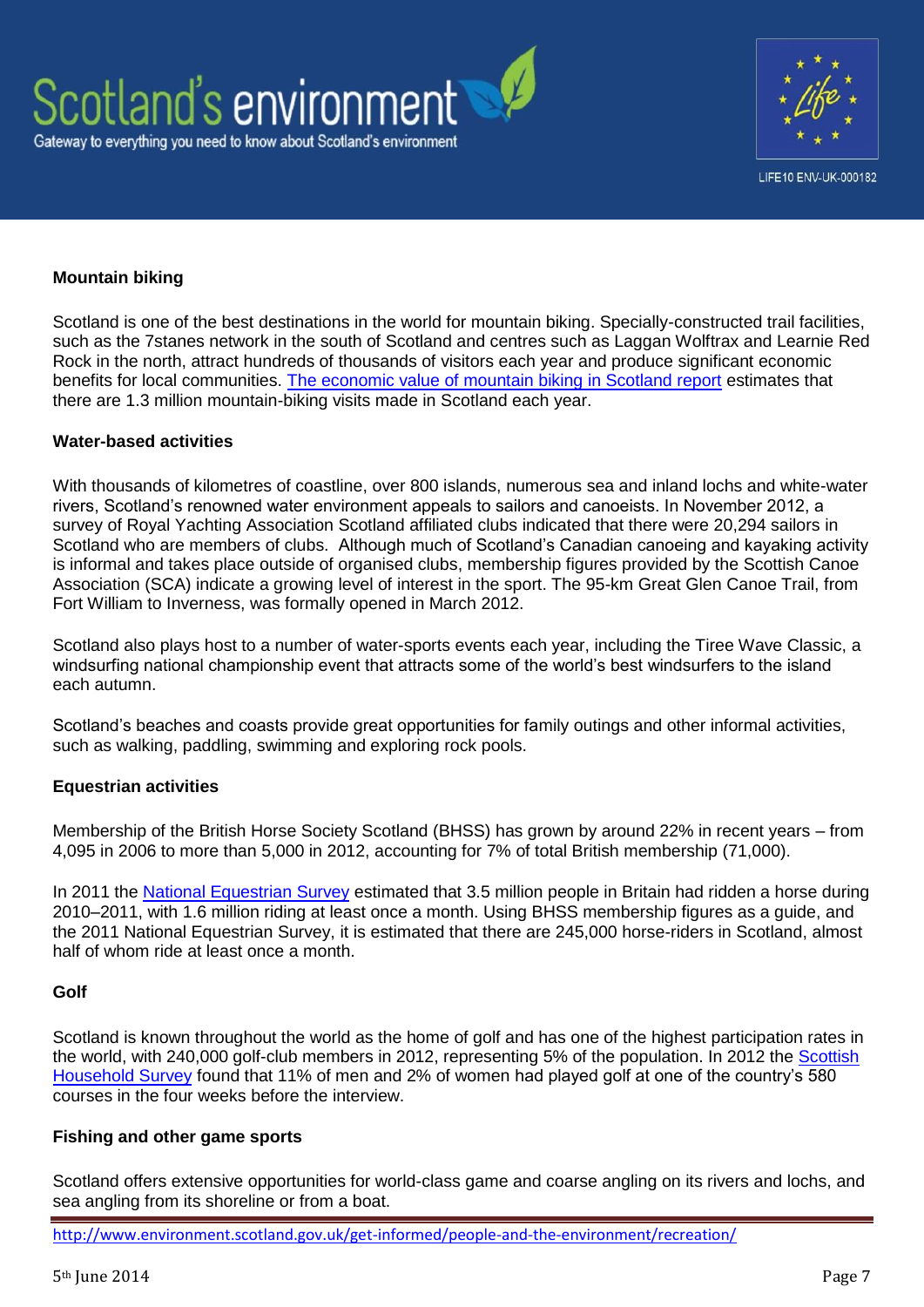



In 2012 the [Scottish Recreation](http://www.snh.gov.uk/publications-data-and-research/publications/search-the-catalogue/publication-detail/?id=2052) Survey estimated that around 2% of adults in Scotland go fishing and the Consumer [Fishing Market Research,](http://www.visitscotland.org/research_and_statistics/tourism_sectors/outdoor_activities/country_sports.aspx) undertaken in 2007, indicated that the majority of this activity (71% of trips) is game angling.

According to the [Country Sports Tourism Review](http://www.visitscotland.org/research_and_statistics/tourism_sectors/outdoor_activities.aspx) undertaken in 2004, more than 70,000 people in Scotland participate in other game sports, such as deer-stalking and hunting.

# **Culture and history**

Scotland's historic monuments, buildings and sites attract millions of visitors each year, providing opportunities for people to enjoy the outdoors and learn more about our history and culture. In 2012 the [Scottish Household Survey](http://www.scotland.gov.uk/Resource/0043/00432400.pdf) estimated that 28% of adults had visited a historic or archaeological site in the 12 months prior to interview.

# **Pressures affecting the recreation environment**

#### **Pressures on space for outdoor recreation**

Building development can sometimes take away open spaces that were used for recreation. On the other hand, well-situated and well-designed developments can offer additional outdoor recreation and learning opportunities.

Changing weather patterns could limit the availability of some types of outdoor activity in future, particularly those that rely on snow and ice. A changing climate could also have an impact on safe access to the outdoors, especially if storms become more frequent and violent.

### **Pressures on the quality of outdoor recreation**

Even when development makes no significant impact on the available space for recreation, it may have other impacts (for example, visual impacts on the landscape) that reduce the quality of outdoor recreation for some people.

The most popular destinations can suffer from pressures that are directly related to recreational visitors. Outdoor recreation can cause wear and tear on historic buildings, sites and gardens; erode footpaths; and damage other sensitive sites, even when visitors behave responsibly. When visitors don't behave responsibly the environment can suffer additional pressures, such as wildlife disturbance, littering and dog fouling.

Changing weather patterns could have an impact on the quality of recreation for some people. While a wetter climate might make hill-walking or golfing less enjoyable for some, there could be benefits for surfers or kayakers, who enjoy more challenging conditions.

<http://www.environment.scotland.gov.uk/get-informed/people-and-the-environment/recreation/>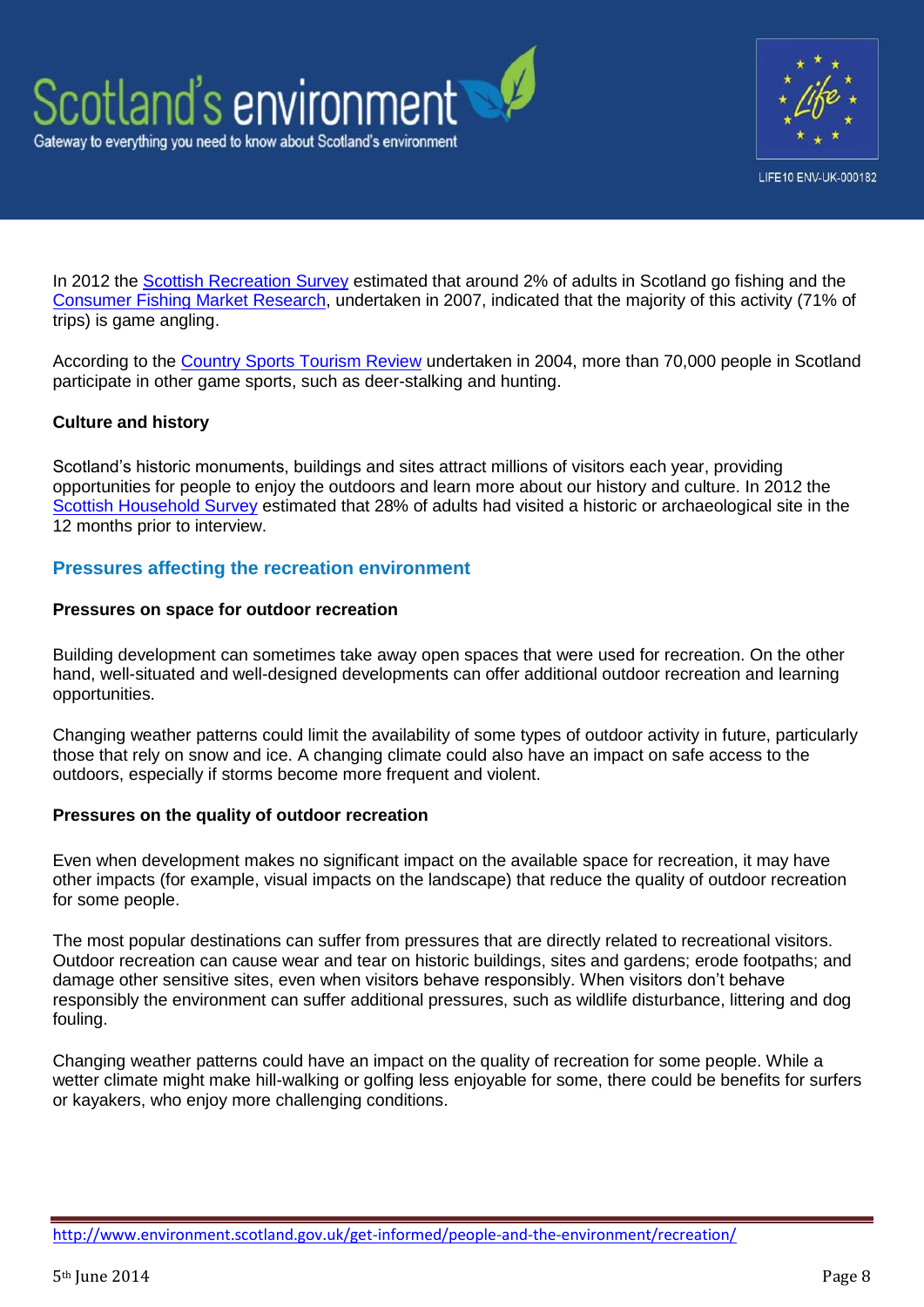



### **What is being done**

Increasing participation in outdoor recreation is good for Scotland's economy and can help to address health and community problems, as well as encourage a lasting interest in the natural environment.

There are a range of policies in place to help and encourage a wide range of people to take part in outdoor activities. These include ensuring access to outdoor spaces is available as well as actively managing areas suitable for recreation.

A key target for the Scottish Government is to ['increase people's use of Scotland's outdoors',](http://www.scotland.gov.uk/About/Performance/scotPerforms/indicator/outdoors) and progress has been measured since 2006.

#### **Access rights and responsibilities**

The [enjoying the outdoors policy](http://www.snh.gov.uk/land-and-sea/managing-recreation-and-access/access-and-recreation-policy/enjoying-the-outdoors-policy/) sets out a vision in which everyone in Scotland is able to enjoy the outdoors as part of their daily life. An ongoing [programme of research](http://www.snh.gov.uk/land-and-sea/managing-recreation-and-access/increasing-participation/) will help those involved in providing opportunities for outdoor recreation to better understand the diversity of Scotland's people. This will ensure that effort is targeted effectively to encourage participation from the broadest range of backgrounds, abilities, cultures and needs.

Access to the outdoor environment is provided by the Land Reform (Scotland) Act 2003, which established a right of responsible access to most land and inland water in Scotland, and also set out new responsibilities for visitors to the outdoors and for land managers. These rights and responsibilities came into effect in February 2005 and are explained in the [Scottish Outdoor Access Code.](http://www.outdooraccess-scotland.com/)

### **Providing and protecting recreation space**

Several initiatives are helping to create opportunities to improve the number, size, and quality of places managed for outdoor recreation.

- Scottish planning policy encourages local authorities to prepare 'open space strategies' to guide future provision within their areas, in particular through the planning system.
- Scottish Government's [National Planning Framework 3 \(](http://www.scotland.gov.uk/Topics/Built-Environment/planning/National-Planning-Framework)NPF3) includes as one of its Proposed National Developments the National Long Distance Cycling and Walking Network to support recreation, tourism and active travel.
- The [Central Scotland Green Network](http://www.centralscotlandgreennetwork.org/) is being developed to enhance landscapes, wildlife and recreational opportunities in central Scotland.
- Local and national park authorities are completing the planning phase of the [core paths network.](http://www.scotland.gov.uk/Topics/Environment/Countryside/16328/5612/core-paths)
- Future development of mountain biking in Scotland is being guided by the National Strategic [Framework for the Sustainable Development of Mountain Biking in Scotland,](http://www.forestry.gov.uk/pdf/MTBstrategycomplete.pdf/$file/MTBstrategycomplete.pdf) which involves key stakeholders at local and national levels.
- The [Scottish Historic Environment Policy](http://www.historic-scotland.gov.uk/shep) sets out Scottish ministers' policies on issues including access to historic sites and the important recreational opportunities afforded through volunteering.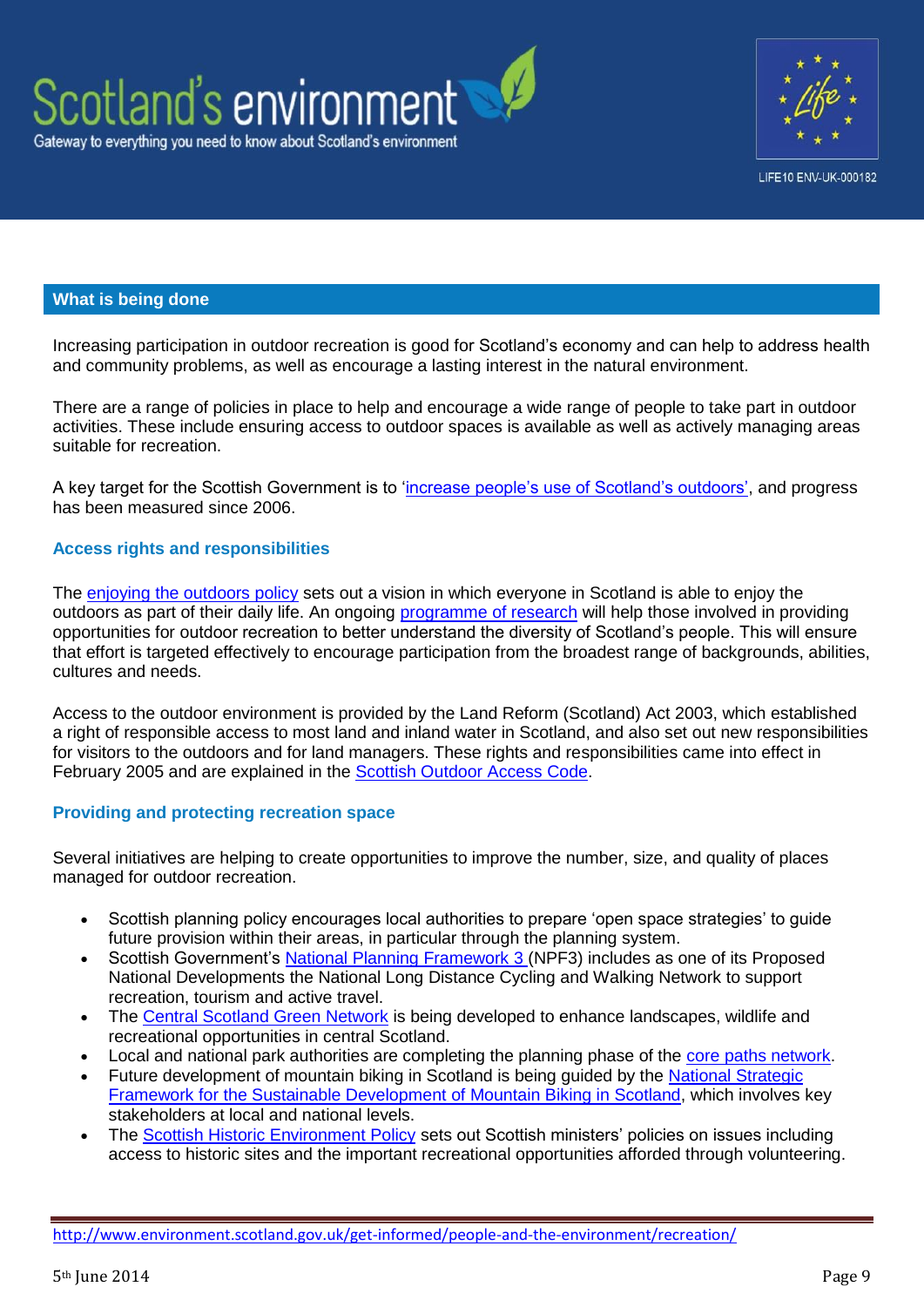



# **Developing good practice and managing recreation sustainably**

An ongoing programme of communications and education – [Know The Code Before You Go](http://www.outdooraccess-scotland.com/) – will continue to help raise awareness and understanding of the Scottish Outdoor Access Code's messages by targeting key audiences, such as young people, campers and dog owners. A series of good-practice guides offers guidance on responsible behaviour for people who take part in individual activities (e.g. canoeing horse riding and cycling) and in specific places (e.g. beaches, riverbanks, woods, and fields containing animals).

Many local and national projects illustrate the ways in which potentially negative impacts can be managed and minimised. These include:

- the [Scottish Marine Wildlife Watching Code,](http://www.marinecode.org/) which raises awareness of the need for responsible behaviour and offers practical guidance for visitors and commercial operators;
- the [Mountains for People Project,](http://www.nts.org.uk/Mountains_For_People/) which aims to conserve and repair some of the most challenging upland routes in Torridon, Glencoe and on Arran;
- the [Cairngorm Outdoor Access Trust,](http://www.cairngormsoutdooraccess.org.uk/) which is working to repair eroded mountain paths so that access can be sustained;
- Hillphones and the [Heading for the Scottish Hills](http://www.outdooraccess-scotland.com/outdoors-responsibly/access-code-and-advice/scottish-hills/heading-scottish-hills/) project, which will help walkers plan routes that are unlikely to disturb deer-stalking.

The provision of paths and trails for all abilities helps to improve access to the countryside for everyone, and being able to source information about the accessibility of paths helps people plan their trips[.The Fieldfare](http://www.fieldfare.org.uk/)  [Trust](http://www.fieldfare.org.uk/) works with countryside managers and less-mobile people to improve access to the countryside for everyone. The trust's [Phototrails](http://www.phototrails.org/) website allows users to look at a series of photos of countryside routes and read descriptions of path features, enabling disabled visitors to decide whether a trail is likely to be accessible to them. Scottish Natural Heritage's 2011 [research on path attributes](http://www.snh.gov.uk/publications-data-and-research/publications/search-the-catalogue/publication-detail/?id=1763) explores how best to provide information describing the physical characteristics of a path so that potential users can decide if it is suitable for them.

### **New opportunities**

Major events and infrastructure projects create opportunities for new outdoor recreation space, sometimes in remote places and sometimes close to towns and cities.

Sites chosen for wind farm development can sometimes be used for outdoor recreation. [Good practice](http://www.snh.gov.uk/docs/A1168678.pdf)  [during windfarm construction](http://www.snh.gov.uk/docs/A1168678.pdf) gives advice on providing and managing public access both during and after construction. Providing a ranger service and trails for walking, cycling and horse riding can boost recreational opportunities for local people, as demonstrated at Whitelee wind farm.

Forestry Commission Scotland (FCS) has developed path networks and mountain-bike trail centres throughout the country based on local and national demand. FCS is also restructuring the national forest estate by acquiring land that can be easily accessed close to population centres, creating new opportunities for recreation outdoors.

<http://www.environment.scotland.gov.uk/get-informed/people-and-the-environment/recreation/>